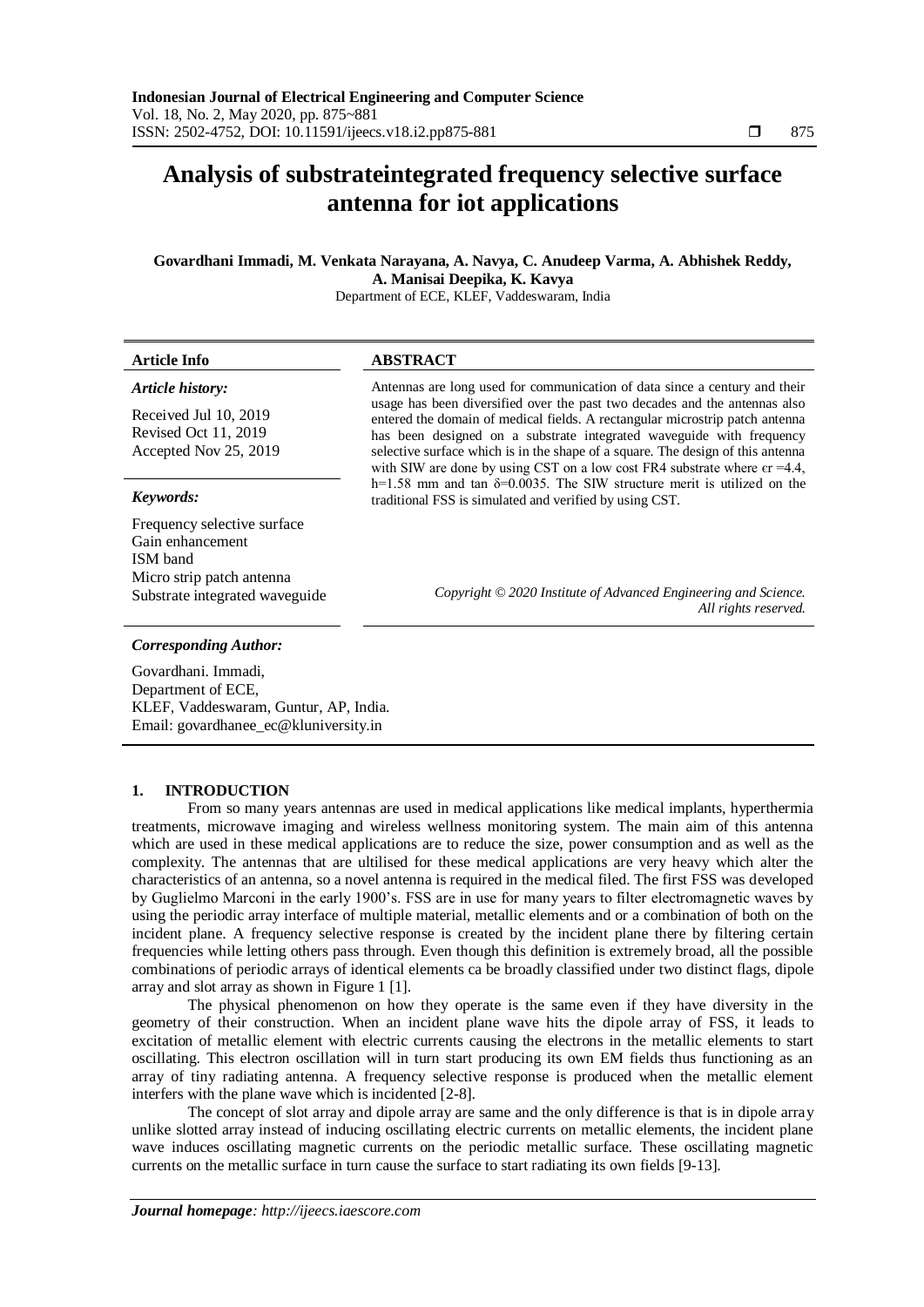

Figure 1. Slotted array & Dipole array

An interesting relation can be identified between the dipole and slot array frequency selectivity surfaces. Mostly the dipole array behaves like a Band-Stop Filter thereby allowing only a selective type of frequencies where as its complimentary slot array behaves like a Band-Pass Filter [14].

The rapid development of research on Substrate Integrated Waveguide (SIW) technology implies people's strong eagerness on implementation and integration of microwave and millimetre-wave components and wireless communication system. As we know that these waveguides and co-aial lines provides low loss that is these are used very widely and also consume huge power compared to low power applications like micro patch antennas and other wearable electronics [15-18]. Substrate Integrated Waveguide (SIW) as shown in Figure 2.



Figure 2. Substrate Integrated Waveguide (SIW)

SIW is a combination of planar structures like micro strip line where as non-planar structures like waveguide structures. These Waveguide structures are implemented by using vias (or) holes. These SIW structures are not only having the advantages of microstrip but also having the waveguide properties [19-21].

It also allows integration of passive components like antenna and active components like amplifier on a single substrate hence eliminating the transitions between them and reducing losses and parasitic effects in return. There are two metal plates on the top and bottom of the substrate, and certain metalized via holes are used to connect them. This kind of structure is easy to fabricate through PCB technology [22-23].

Therefore, the merit of the FSS and SIW together are exploited to realise the performance improvement in terms of gain of an antenna to be used in biomedical applications [24].

#### **2. RESEARCH METHOD**

SIW FSS consisting of planar periodic micro strip square patch structure design is discussed in this section. Design optimization of micro strip antenna and SIW antenna are presented along with the different shapes in which they produce different type of frequency responses. The factors that are affecting the frequency selective surface are geometry, conductivity, substrate material and as well as the polarization of that antenna [25]. Schematic of patch antenna and Schematic of SIW FSS as shown in Figures 3 and 4.

The proposed microstrip patch antenna with FSS is designed at 2.4GHz on a FR4 substrate with relative permittivity of 4.4 and thickness is1.58mm and tan  $\delta$ =0.0035. The parameters of the antenna along with the values are shown below. Design parameters of rectangular path antenna and design parameters of rectangular path antenna as shown in Tables 1 and 2.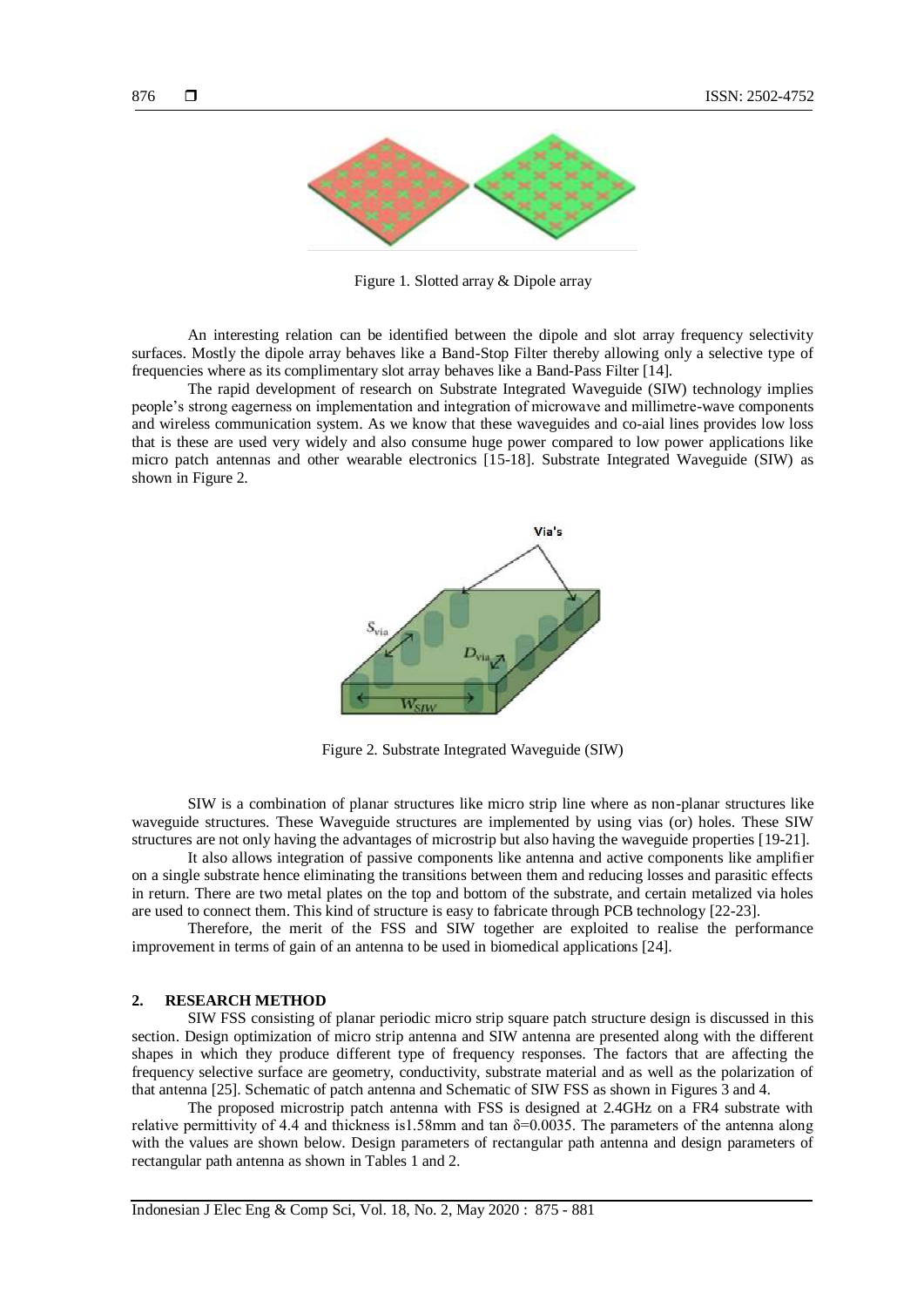Table 1. Design Parameters of Rectangular Path Antenna

| Parameter      | Value             | Parameter      | Value        |
|----------------|-------------------|----------------|--------------|
| A1             | 54.16 (mm)        | B1             | $63.65$ (mm) |
| A2             | $29.68$ (mm)      | B <sub>2</sub> | $29.78$ (mm) |
| A3             | $5.58$ (mm)       | B <sub>3</sub> | $0.4$ (mm)   |
| A <sub>4</sub> | $10 \text{ (mm)}$ | B <sub>4</sub> | $2.6$ (mm)   |
| В              | $6.18$ (mm)       |                |              |

Table 2. Design Parameters of SIW FSS

| Parameter   | Value             | Parameter                  | Value            |
|-------------|-------------------|----------------------------|------------------|
| X1          | $20 \text{ (mm)}$ | X5                         | $9.2$ (mm)       |
| X2          | $18.5$ (mm)       | Х6                         | $8 \text{ (mm)}$ |
| X3          | $16.4$ (mm)       | X7                         | $6.4 \, (mm)$    |
| X4          | $10.8$ (mm)       |                            |                  |
| $V_{\rm D}$ | $0.6$ (mm)        | Distance between the holes | $1$ (mm)         |



Figure 3. Schematic of Patch antenna



Figure 4. Schematic of SIW FSS

The transmission characteristics of the substrate integrated wave guide are similar to that of the normal waveguides. The distance between the holes are very small to prevent the leakages and losses of radiation mechanism. The material used in designing of vias in SIW is pure copper. The thickness of SIW is 1.58mm [2]. 3D view of patch antenna with SIW FSS as shown in Figure 5.

*Analysis of substrateintegrated frequency selective surface antenna for iot… (Govardhani Immadi)*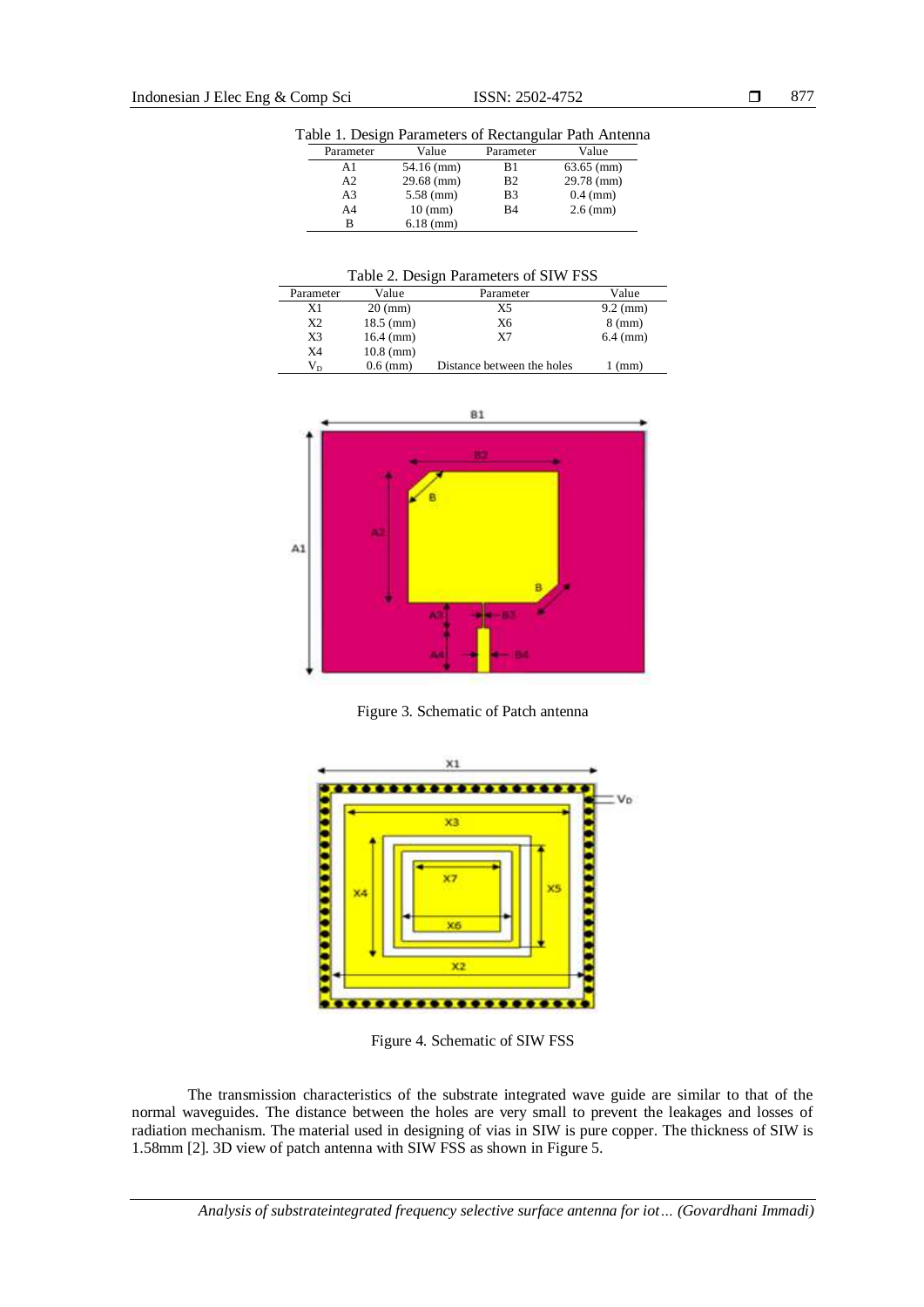From the Figure 5 it is observed that the microstrip antenna and FSS are overlapped together as shown in the above figure. The optimum distance between the SIW FSS and the micro patch antenna is found to be 10 mm for 2.4 GHz FSS structure.



Figure 5. 3D view of patch antenna with SIW FSS

The SIW FSS results and studies for different distances showed the optimum distance between the first SIW FSS layer and patch antenna is  $D1= 10$ mm and the optimum distance between the first SIW FSS layer and the second SIW FSS layer oriented 450 with respect to the first layer is D2= 10mm. Front view & side view of patch antenna and SIW FSS as shown in Figures 6(a) and 6(b).



Figure 6. (a) front view & (b) side view of patch antenna and SIW FSS

#### **3. RESULTS AND ANALYSIS**

Performance of an antenna is verified by the parameters like return loss, radiation pattern and gain. Those parameters are observed for microstrip patch antenna, and for the microstrip patch antenna with the single layer and dual layer frequency selective surface. The parameters are shown for each and every element with the help of their following diagrams.

#### **3.1. Return Loss**

In general return loss is defined as the power reflected from an antenna due to discontuinity in the transmission line. The return loss should be less than unity and a reference of -10dB is taken for any antenna. For microstrip patch antenna the return loss of -31dB is obtained at 2.4GHz and -25dB at 2.4GHz for microstrip patch antenna with single layer FSS and -12dB at 2.4GHz for microstrip patch antenna with dual layer FSS. Band width of 74.47MHz is obtained for microstrip patch antenna with dual layer FSS. Return loss of the rectangular patch antenna, single element SIW FSS and rectangular patch with dual layer SIW FSS as shown in Figure 7 till 9.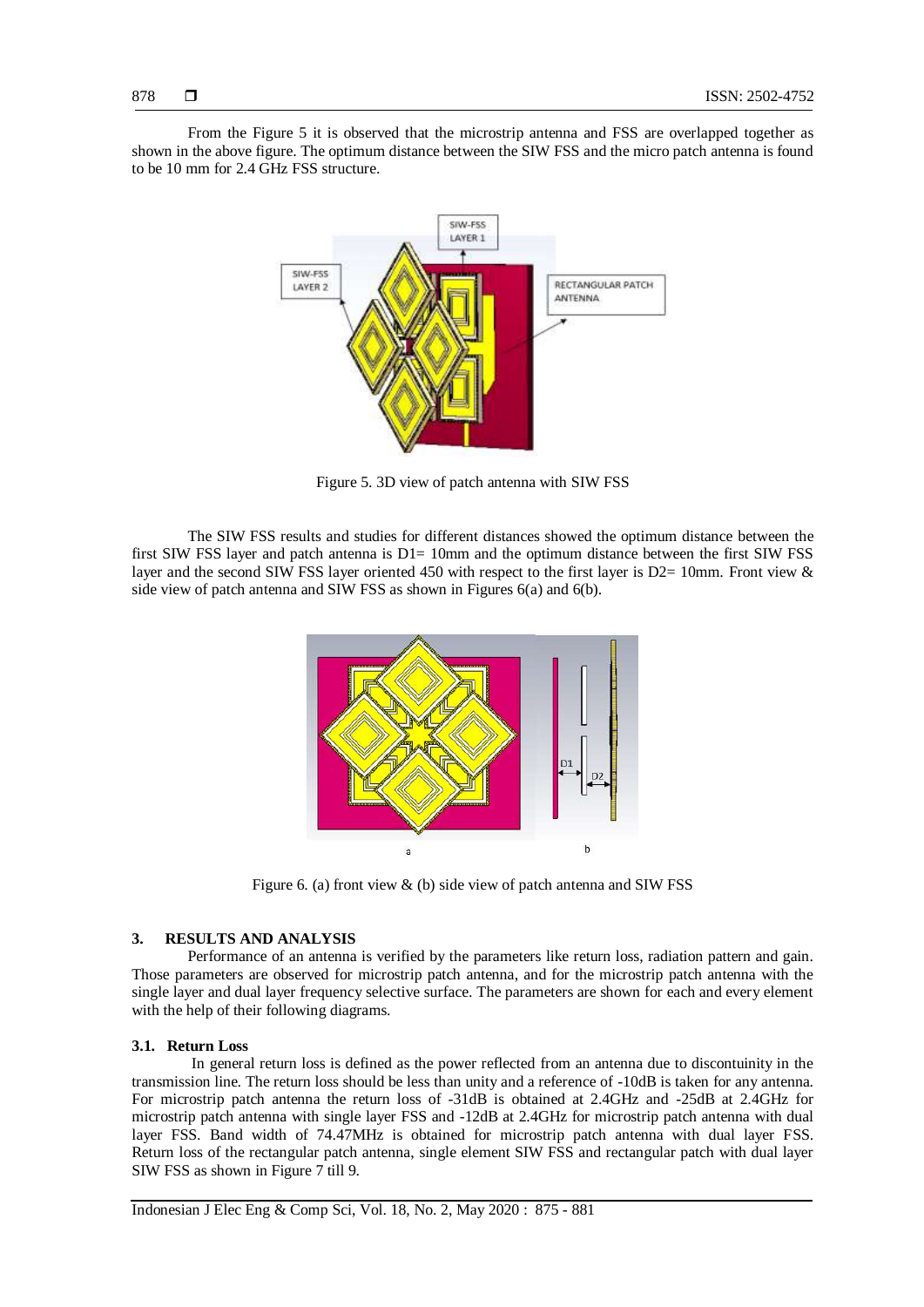





Figure 8. Return loss of single element SIW FSS



Figure 9. Return loss of rectangular patch with dual layer SIW FSS

#### **3.2. Radiation Pattern & Gain**

The variation in the power radiation of antenna as a function of spatial co-ordinates i.e. elevation angle  $(\Theta)$  and the azimuthal angle  $(\phi)$  is defined as radiation pattern. The above mentoned antenna is showing circular polarization at a frequency range of 2.4GHz.

One of the most important parameters for an antenna is the gain and for an ideal antenna the gain should be 3dB. For the microstip patch antenna the gain is 2.39dB at 2.4GHz. To improve the gain of this antenna a dual layer SIW FSS has been designed. A gain of 6.03dB is obtained for dual layer FSS at 2.4GHz without any shifting in the resonant frequency and the bandwidth is also improved. Radiation pattern and gain of rectangular patch antenna and with with dual layer SIW FSS as shown in Figures 10 and 11.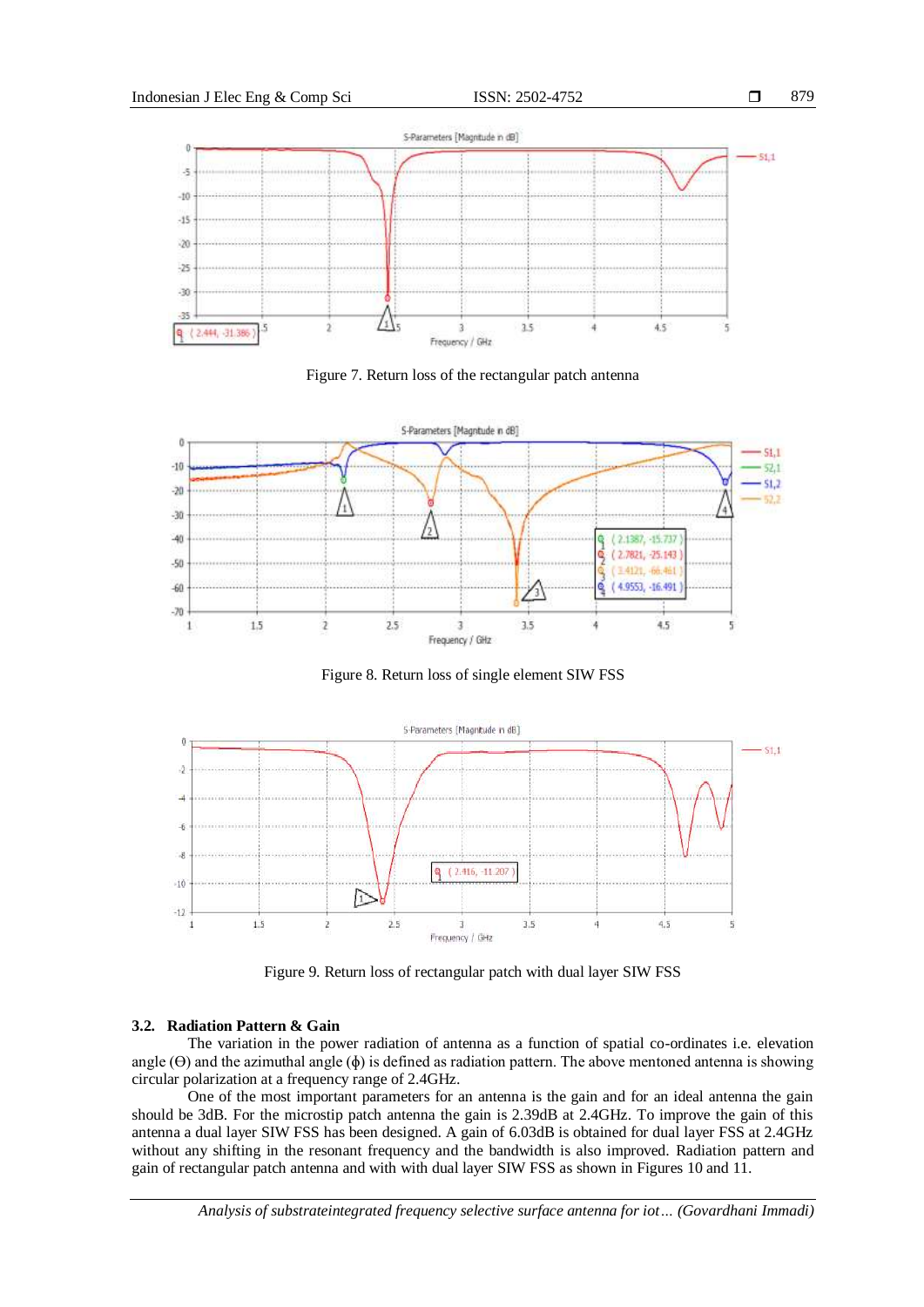

Figure 10. Radiation pattern and gain of rectangular patch antenna



Figure 11. Radiation pattern and gain of rectangular patch antenna with dual layer SIW FSS

#### **4. CONCLUSION**

The SIW FSS microstrip patch antenna is designed at 2.4GHz and the parameters of those antenna are measured. It is observed that by adding an affordable cost and simple design of the substrate integrated waveguide frequency selective surface to the patch antenna the gain of an antenna is improved from 2.39dB to 6.03dB which is suitable for many medical applications.

#### **REFERENCES**

- [1] Govardhani, M. Venkata Narayana, A. Navya and A. Roja, "Reflector array antenna design at millimetric band for on the move applications." ARPN Journal of Engineering and Applied Sciences, Volume 13, Issue 1, pp 352-359, January 2018.
- [2] Constantine A. Balanis. Antenna theory analysis and design. pp. 1, 5, 6.
- [3] Qi Luo. 2015. Design and analysis of a reflectarray using slot antenna elements for ka band sitcom. IEEE transactions on antennas and propagation. pp. 1-10.
- [4] Paul Hallbjorner and Shi-Cheng. 2013. Improvement in 77-GHz radar cross section of road work jacket and side screen by use of planar flexible retro-directive reflectors. IEEE antennas and wireless propagation letters. 12: 1085- 1088.
- [5] Patil Sarang M and Bombale U.L. 2013. Design of beam steering rectangular microstrip antenna array for 2.45GHz. International journal of electrical and electronics engineering research. 3: 83-92.
- [6] Keshav Gupta, Kiran Jain, Pratibha Singh. Analysis and design of circular microstrip patch antenna at 5.8 GHz. International journal of computer science and information technologies. 5: 3895-3898.
- [7] E. Sarva Rameswarudu, Dr. P.V. Sridevi. 2016. Bandwidth enhancement Defected Ground Structure Microstrip patch antenna for K and Ka band applications. International Conference on Advances in Electrical, Electronics, Information, Communication and Bio-Informatics.
- [8] M. Abdollahy, J.A. Encinar, K. Forooraghi, Z. Atlaasbaf, M. Barba. 2016. Single-Layer Dual Frequency Reflectarray for Ka Band Antennas. European conference on Antennas and Propagation.
- [9] Muhammad M. Tahseen and Ahmed A. Kishk. 2016. Multi-Feed Beam Scanning Circularly Polarized Ka-Band Reflectarray. IEEE transactions on antennas and propagation, 2016.
- [10] Muhammad M. Tahseen, and Ahmed A. Kishk. 2016. Bandwidth Enhancement in Ka-Band Circularly Polarized Reflectarray Using Stacked Cross-Bowtie Elements. IEEE transactions on antennas and propagation.
- [11] Muhammad M. Tahseen and Ahmed A. Kishk. 2016.Comprehensive analysis on cross bow tie element for designing wide band CP Ka-band reflectarray. IEEE transactions on antennas and propagation.
- [12] M. Venkata Narayana, Govardhani. Immadi, Dr. Habibulla Khan, N. Suryateja, D. Manasa, "Reduction of Mutual Coupling in Antenna.
- [13] M. Venkata Narayana, Govardhani. Immadi, Dr. Habibulla Khan, Y. Suraj, B. Hema Brahmani, P.S.V.S. Naveen Chowdary, M. Emmanuel Raju, "Enhancement of Bandwidth of Electrically Small Antenna Using Spiral Resonator and Loop Feed", International Journal of Pure and Applied Mathematics, Volume 115 No. 7 2017, 471-476,
- [14] Jay Houston Barton. Frequency selective surfaces for exreme applications. The university of Texas at el paso. May 2014.
- [15] M. Venkata Narayana, Govardhani. Immadi, Dr. Habibulla Khan, Ch. Moulya Satya, N.D.S. Sri Harsha, N. Namrath Reddy, D. Kulakarni Sai Pavan" A Novel Design of Meander Line Antenna for Ku- Band Applications", International Journal of Pure and Applied Mathematics, Volume 115 No. 7 2017, 483-487.
- [16] Vasujadevi Midasala, Dr.P. Siddaiah, "Microstrip Patch Antenna Array Design to Improve Better Gains", ELSEVIER, pp401-409, 2016.